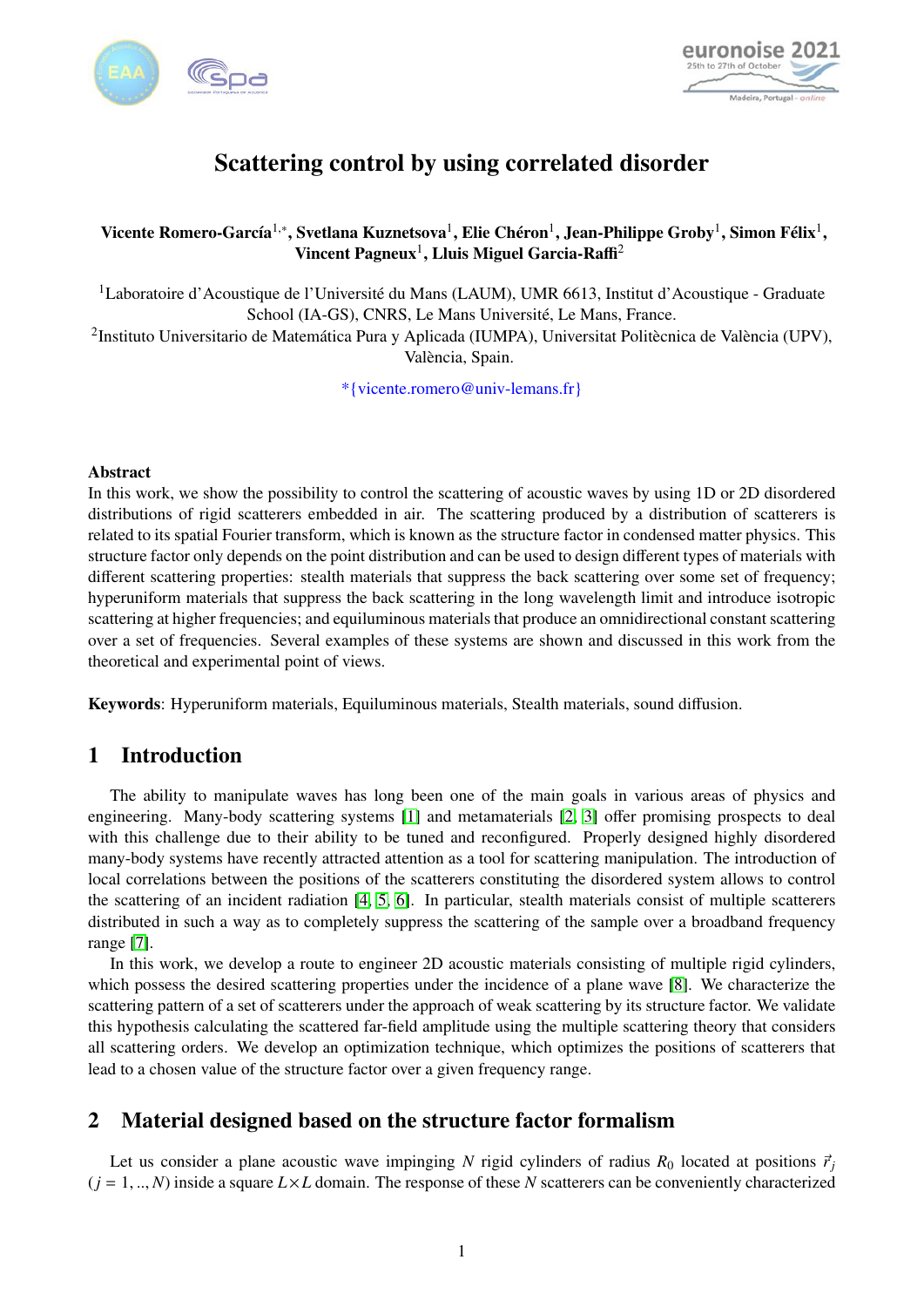

by the structure factor  $S(\vec{G})$ , where  $\vec{G}$  is a vector in the reciprocal space, which is proportional to the scattered intensity in the Born approximation

<span id="page-1-1"></span>
$$
S(\vec{G}) = \frac{1}{N} \left| \sum_{j=1}^{N} e^{i\vec{G}\vec{r}_j} \right|^2 \propto I_{sc}.
$$
 (1)

Imposing the constraint  $S(\vec{G}) = S_0$  when  $|\vec{G}| \in [\vec{K_1}|, |\vec{K_2}|]$ , the following types of materials can be distinguished: hyperuniform ( $S_0 = 0$ ,  $|\vec{K_1}| = 0$ ), stealth ( $S_0 = 0$ ,  $|\vec{K_1}| \ge 0$ ) and equi-luminous ( $S_0 > 0$ ,  $|\vec{K_1}| \ge 0$ ). In order to obtain a distribution of scatterers possessing the required structure factor (and thus the required scattering pattern), we use a numerical optimization algorithm, which minimizes the potential

$$
\phi(\vec{r}_1, \dots, \vec{r}_N) = \sum_{|\vec{G}| \in [|\vec{K}_1|, |\vec{K}_2|]} \left( S(\vec{G}) - S_0 \right),\tag{2}
$$

accounting for the constraint of non-overlapping scatterers  $|\vec{r}_i - \vec{r}_j| \ge 2R_0$   $\forall i \ne j$ .<br>Figure 1(a) shows the spacial distribution of  $N = 100$  cylinders with *R* 

Figure [1\(](#page-1-0)a) shows the spacial distribution of  $N = 100$  cylinders with  $R_0 = L/100$  constructing a hyperuniform material with  $S(\vec{G}) = 0 \in [0, 0.5 \cdot 2\pi N/L]$ . The structure factor is shown on Fig. [1\(](#page-1-0)b). It is suppressed,  $S(\vec{G}) = 0$  everywhere in the target region except the forward scattering (corresponding to  $\vec{G} = (0, 0)$ ). The wave vector of the incident plane wave  $\vec{k}_0$  and the scattered wave  $\vec{k}_s$  are introduced following the von Laue formulation. According to this, the constructive interference takes place if  $\vec{k}_s - \vec{k}_0 = \vec{G}$  (see Fig. [1\(](#page-1-0)c)). For elastic scattering  $|\vec{k}_0| = |\vec{k}_s|$  and the possible vectors  $\vec{k}_s$  form an Ewald circumference centered at the origin of the vector  $\vec{k}_0$ . In Fig. [1\(](#page-1-0)d) the polar plot of the normalized scattered intensity is shown. For the dashed circle in Fig. [1\(](#page-1-0)c) which fully lies in the  $S(\vec{G}) = 0$  region the scattering is completely suppressed, while for the solid circle there is a strong backward scattering is exhibited corresponding to the part of the circle lying in the  $S(\vec{G}) \neq 0$  region.

<span id="page-1-0"></span>

Figure 1: (a) spacial distribution of  $N = 100$  scatterers with  $R_0 = L/100$  composing a hyperuniform material, (b) corresponding structure factor, (c) zoomed region of the structure factor and the Ewald circumference, (d) normalized scattered intensity as a function of the scattering angle for the solid circle in (c).

#### 3 Multiple scattering formalism

The relation between the scattered intensity and the structure factor, Eq. [\(1\)](#page-1-1), holds only for the case of weak scattering (Born approximation). In order to validate the hypothesis of weak scattering approximation in our materials we consider the framework of the multiple scattering theory which considers the whole scattering orders [\[9,](#page-3-8) [10\]](#page-3-9). It is based on the idea that the field that impinges the *i*-th cylinder is constituted of both the incident plane wave and the scattered waves by all the other cylinders. In this approach the scattered intensity is defined by the scattered far-field amplitude,  $I(\theta, \omega) \propto |P_s^f(\theta, \omega)|^2$ , which is a function of the scattering angle<br>*A* and the frequency  $\omega$ . In its turn, for a plane wave of the form e<sup>ikx</sup> the far-field amplitude θ and the frequency ω. In its turn, for a plane wave of the form  $e^{ikx}$  the far-field amplitude is expressed via the scattering (*r*, θ<sub>λ</sub>) and the scattering coefficients  $A^i$  provided by the multiple scattering theor scatterers positions  $(r_i, \theta_{\vec{r}_i})$  and the scattering coefficients  $A^i_n$  provided by the multiple scattering theory for the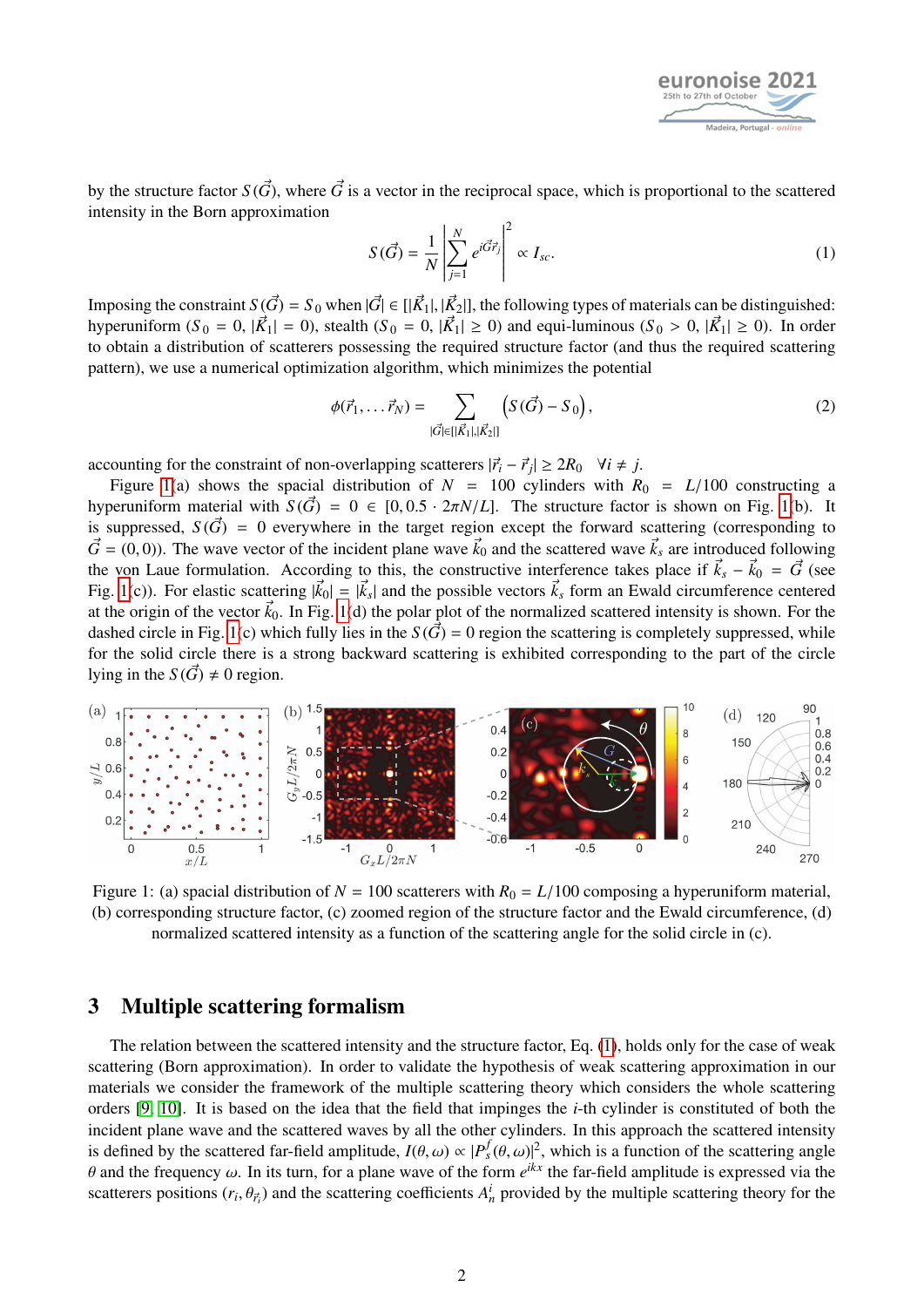

*i*-th cylinder and scattering order *n*,

$$
P_s^f(\theta,\omega) = \frac{2}{k} \sum_{i=1}^N e^{-ik|\vec{r}_i|\cos(\theta-\theta_{\vec{r}_i})} \sum_n (-i)^n A_n^i e^{in\theta}.
$$
 (3)

#### 4 Results

In this section we show the design of a stealth material presenting a scattering suppression area, i.e.,  $S(\vec{G}) = 0$ , between  $\left[|\vec{K}_1|, |\vec{K}_2|\right] = \left[0.8 \cdot 2\pi N/L, 1.2 \cdot 2\pi N/L\right]$ . Figure [2\(](#page-2-0)a) shows the distribution of scatterers for the designed stealth material with  $N = 64$  scatterers obtained from the optimization method. The structure factor of the stealth material (Fig. [2\(](#page-2-0)b)) exhibits an annular region of scattering suppression delimited by  $|\vec{K}_1|$ and  $|\vec{K_2}|$  shown by the circumferences in red continuous lines. For a given range of frequencies (a particular example is shown in Fig. [2\(](#page-2-0)b)), the corresponding Ewald circumference (white continuous line) overlaps the scattering suppression area by its whitish area. This implies the total suppression of the back-scattering for all the scattering vectors  $k_s$  in the whitish area. Moreover, we can see that this scattering suppression mechanism is produced at any angle of incidence (an other Ewald circumference with dashed white lines is depicted in Fig. [2\(](#page-2-0)b) for another angle of incidence). The polar plot of the scattered intensity for this Ewald circumference is shown in Fig. [2\(](#page-2-0)c) and it clearly matches the expected behavior from the structure factor, showing the back scattering suppression. Figure [2\(](#page-2-0)d) illustrates the spacial distribution of the scattered pressure  $|P_s^f|$  for a plane wave incident from the left. It also confirms the suppression of the back scattering.

<span id="page-2-0"></span>

Figure 2: (a) Stealth material made of a distribution of *N* = 64 cylinders. (b) Structure factor of a stealth material. (c) Polar plot of the scattered intensity calculated from the structure factor (black line) and from multiple scattering (blue line). (d) Map of the scattered pressure,  $|P_s^f(\theta, \omega)|$ , for the wavevector with  $|V_t - 0.43 \frac{2\pi N}{\pi}$  for the normal incidence  $|k_s| = 0.43 \frac{2\pi N}{L}$  for the normal incidence.

## 5 Conclusions

With the methodology shown in this work we demonstrate that distributions of sub-wavelength particles are good candidates to achieve target scattering properties, in particular for stealth materials with broadband and omnidirectional back scattering suppression. We have described the scattering properties of such systems by the structure factor in the framework of a single scattering approach and by the far-field scattered amplitude within the multiple scattering theory, validating this approach. Numerically optimizing the structure factor of the sample we design the appropriate distributions of scatterers which, though counter intuitive, present the target scattering pattern.

#### Acknowledgements

This work has been funded by the project Conseil Régional des Pays de la Loire HYPERMETA under the program Étoiles Montantes of the Région Pays de la Loire, by the project Agence Nationale de la Recherche